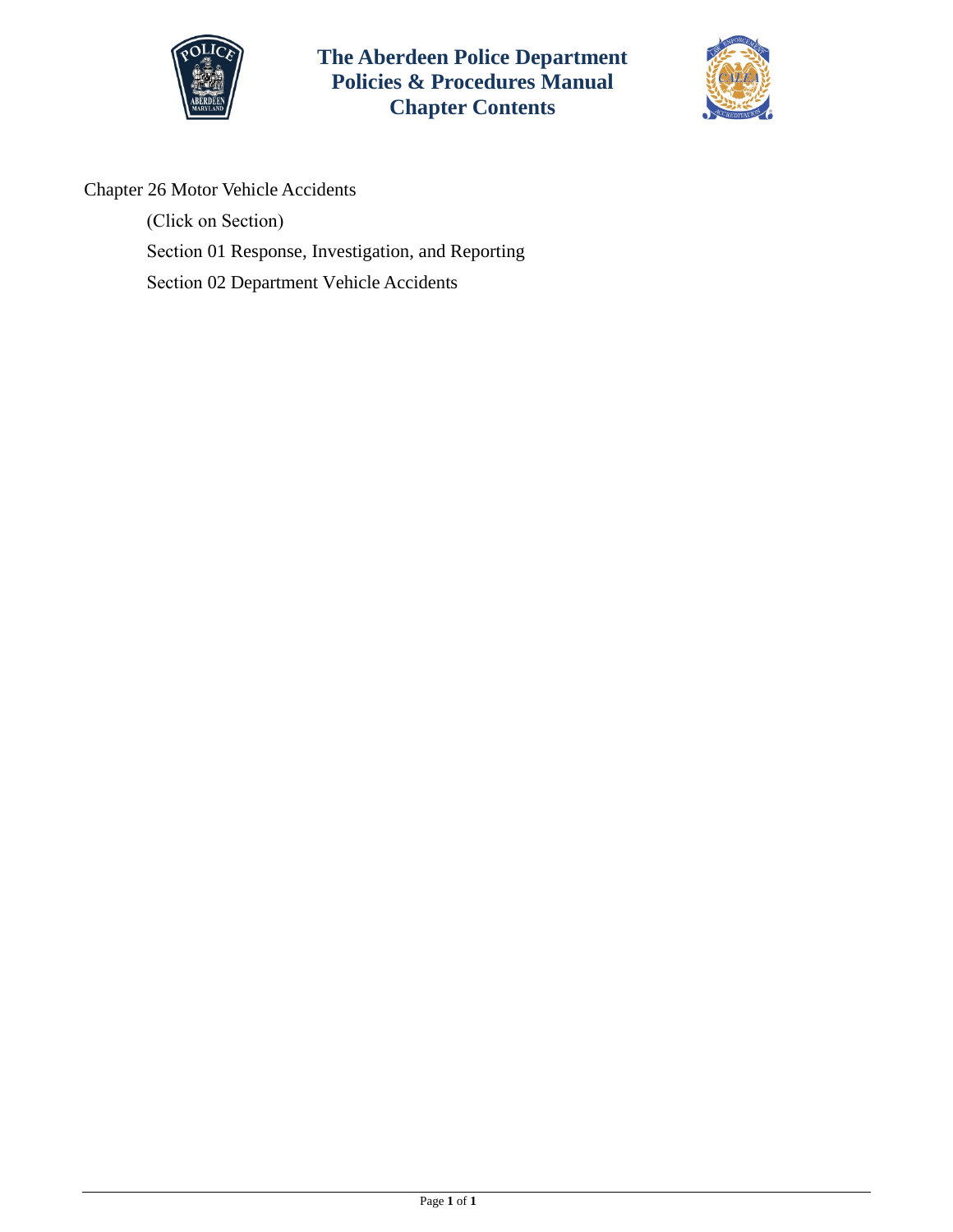



<span id="page-1-0"></span>

|  | Chapter 26 Motor Vehicle Accidents                | GO 15-035, 03/09/2015 |
|--|---------------------------------------------------|-----------------------|
|  | Section 01 Response, Investigation, and Reporting | Supersedes GO 14-100  |

## **A. Policy**

- 1. It is the policy of the Department to respond to and investigate traffic accident types that may include but are not limited to:
	- a. Fatal accidents;
	- b. Personal injury accidents;
	- c. Impairment of a driver due to alcohol or drugs accidents;
	- d. Accidents involving damage to public vehicles or property:
		- 1) Government-owned property, regardless of the level of government; and
		- 2) Aberdeen Police Department vehicles;
	- e. Accidents involving any vehicle transporting hazardous materials;
	- f. Accidents that involve disturbances between principals:
		- 1) Stop any disturbance between drivers and/or occupants;
		- 2) Separate the parties;
			- a) Direct them remain with their respective vehicles or
			- b) Direct them each to separate, safe locations;
		- 3) If criminal activity is observed, the officer should take enforcement action;
	- g. Multi-vehicle accidents that result in major traffic congestion;
	- h. Accidents that damage vehicles to the extent towing is required;
	- i. Hit and run accidents:
		- 1) When a witness exists; or
		- 2) When a description or partial description of the striking vehicle is available; or
		- 3) When physical evidence exists as a basis for possibly identifying the striking vehicle; and
	- j. Any accident if requested to do so by the owner or operator of any vehicle involved, if the accident is reported in a timely fashion and if the circumstances of the accident are such that a reasonable investigation can be conducted.

#### **B. Responding to the Scene**

- 1. Arrival at the Scene, Officer in Charge
	- a. The first responder will act as officer in charge until a supervisor or Reconstructionist, if required, arrives to take over the scene.  $(61.2.2a)$   $(61.2.2g)$
- 2. Care for Injured (61.2.2b)
	- a. Identify injuries
	- b. Call for an ambulance or EMT personnel, appropriately
- 3. Identify any hazards (61.2.2c)
	- a. Observe and evaluate obvious conditions which may make exiting from the vehicle hazardous.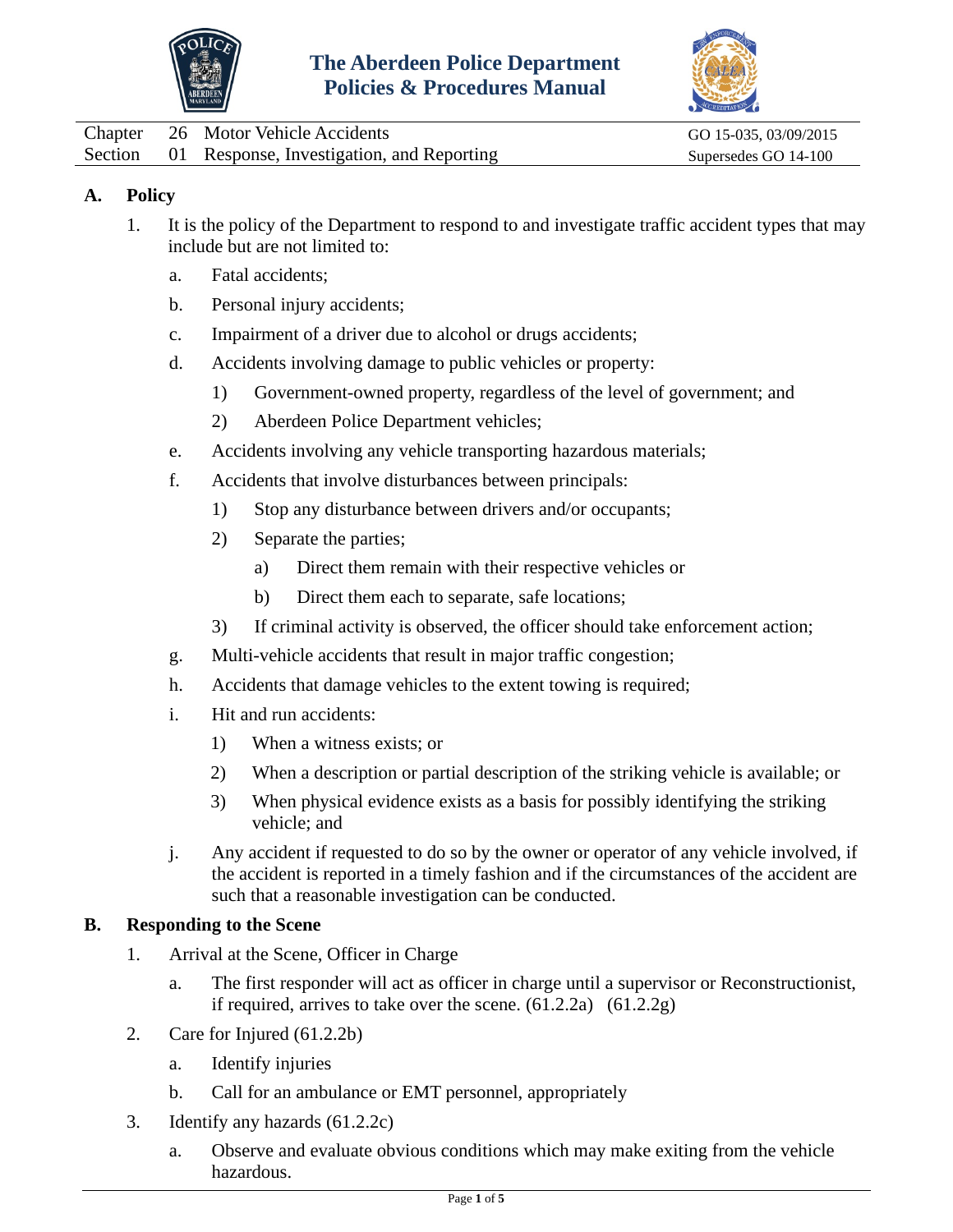



 $\overline{\phantom{0}}$ 

|                                          |               | <b>MARYLAND</b>                                                                                                                                                                                                                                |                       |  |  |
|------------------------------------------|---------------|------------------------------------------------------------------------------------------------------------------------------------------------------------------------------------------------------------------------------------------------|-----------------------|--|--|
| Chapter                                  | 26            | <b>Motor Vehicle Accidents</b>                                                                                                                                                                                                                 | GO 15-035, 03/09/2015 |  |  |
| Section                                  | 01            | Response, Investigation, and Reporting                                                                                                                                                                                                         | Supersedes GO 14-100  |  |  |
|                                          | $\mathbf b$ . | Identify any fallen wires, fire potential, hazardous locations, hazardous materials<br>involvement, and highway pavement conditions.                                                                                                           |                       |  |  |
|                                          | $C_{\bullet}$ | Identify any potential dangers created by spilled flammable substances.                                                                                                                                                                        |                       |  |  |
|                                          | d.            | Call the Fire Department or appropriate service agency.                                                                                                                                                                                        |                       |  |  |
|                                          | e.            | Request a Tow, if needed.                                                                                                                                                                                                                      |                       |  |  |
| 4.                                       |               | Safeguard the Accident Scene (61.2.2e)                                                                                                                                                                                                         |                       |  |  |
|                                          | a.            | Set out flares or traffic cones, when appropriate, to warn approaching traffic.                                                                                                                                                                |                       |  |  |
|                                          | b.            | Reroute traffic, appropriately.                                                                                                                                                                                                                |                       |  |  |
|                                          | c.            | Prevent congestion to permit emergency vehicles to move freely and safely.                                                                                                                                                                     |                       |  |  |
| 5.                                       |               | Safeguard Property (61.2.2f)                                                                                                                                                                                                                   |                       |  |  |
|                                          | a.            | Secure property of the accident victims.                                                                                                                                                                                                       |                       |  |  |
| 6.                                       |               | Traffic                                                                                                                                                                                                                                        |                       |  |  |
|                                          | a.            | Control traffic until the hazardous condition is corrected. (61.3.2a)                                                                                                                                                                          |                       |  |  |
|                                          | $\mathbf b$ . | Ensure that the free flow of traffic is restored before leaving the scene. (61.3.2a)                                                                                                                                                           |                       |  |  |
|                                          | c.            | Refer to Policy 25.02 Manual Direction and Control Instructions                                                                                                                                                                                |                       |  |  |
|                                          | d.            | Officers may secure additional services as needed:                                                                                                                                                                                             |                       |  |  |
|                                          |               | Additional patrol units to assist in traffic control, care of the injured, etc.;<br>1)                                                                                                                                                         |                       |  |  |
|                                          |               | 2)<br>Towing service;                                                                                                                                                                                                                          |                       |  |  |
|                                          |               | Public utilities companies;<br>3)                                                                                                                                                                                                              |                       |  |  |
|                                          |               | State Highway Administration or Department of Public Works personnel; and<br>4)                                                                                                                                                                |                       |  |  |
|                                          |               | Medical Examiner.<br>5)                                                                                                                                                                                                                        |                       |  |  |
| <b>Commercial Vehicle Accident</b><br>7. |               |                                                                                                                                                                                                                                                |                       |  |  |
|                                          | a.            | In a collision involving a commercial motor vehicle whenever a request for a post<br>collision inspection is anticipated, officers will                                                                                                        |                       |  |  |
|                                          |               | 1)<br>Protect the vehicle to preserve the condition of its equipment and to prevent<br>tampering.                                                                                                                                              |                       |  |  |
|                                          |               | 2)<br>Seize and retain all relative documents such as the driver's log book, medical<br>card, driver's license, shipping papers, registration documents, etc., until<br>personnel with the required commercial motor vehicle expertise arrive. |                       |  |  |
| 8.                                       |               | <b>Hit and Run Accidents</b>                                                                                                                                                                                                                   |                       |  |  |
|                                          | a.            | Upon arrival at the accident scene, determine that it is a hit and run accident.                                                                                                                                                               |                       |  |  |
|                                          | b.            | Relay available information so that other patrols may be alerted.                                                                                                                                                                              |                       |  |  |

- c. Search for physical evidence, question victim or witnesses, and coordinate the activity of assisting patrols.
- d. If no witnesses, vehicle description, nor possible identifiers; or the hit and run was reported after the crash was first discovered, the PCO will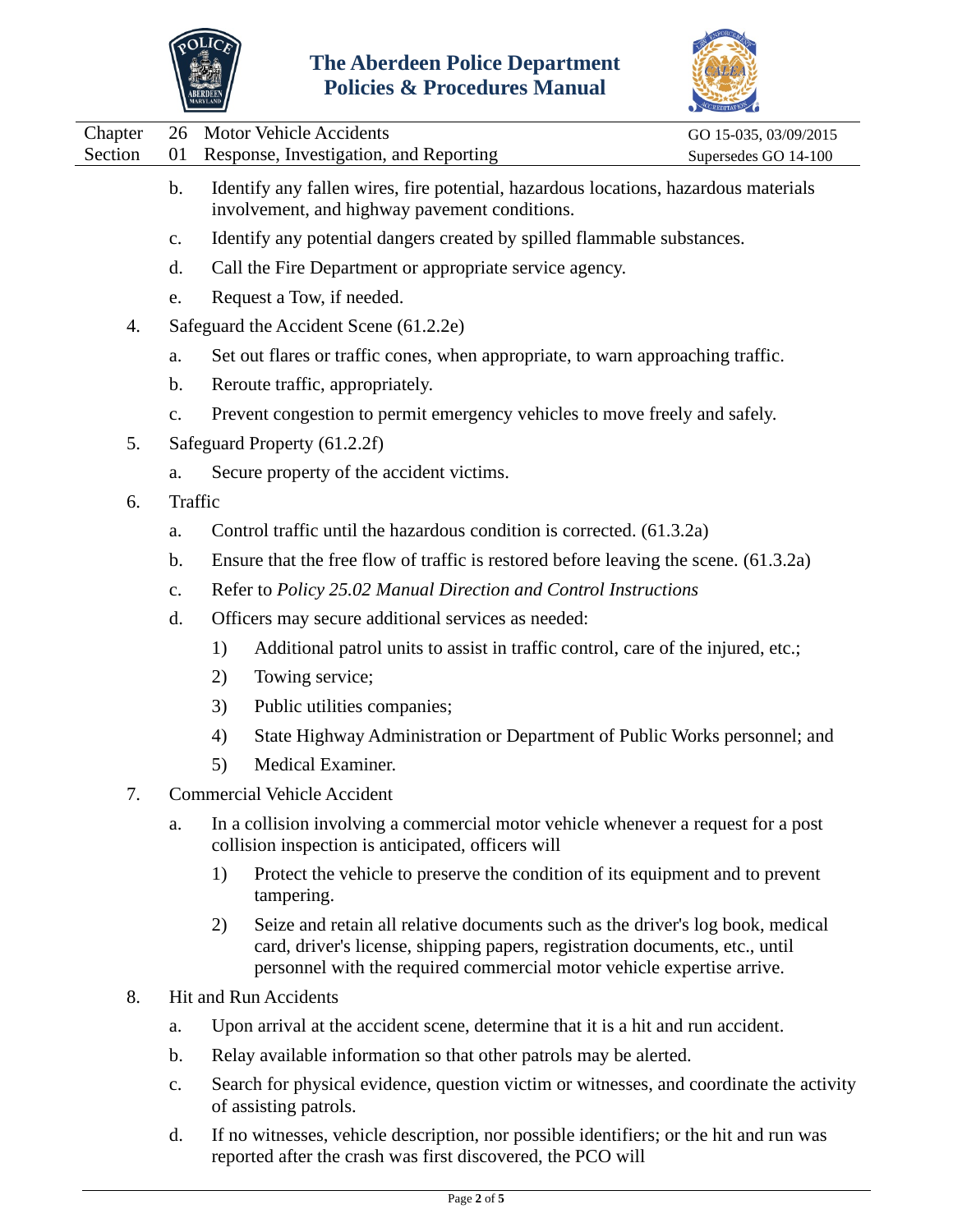



- 1) Provide the complainant with an incident report number and
- 2) Record the reporting person's information in the CAD narrative.
- 9. Accident where investigation is conducted and ACRS is unnecessary:
	- a. Minor vehicle damage;
	- b. Vehicle is drivable; and/or
	- c. Accident occurred on private property.
- **C. Collecting Information** (61.2.2d)
	- 1. Officers will distribute, to all owners or drivers involved in the incident, the handwritten Form 20 - Property Damage Accident Report (Accident Exchange Form) or E-TIX Accident Information Exchange Form.
	- 2. Officers will collect and relay information to the Communications Section such as:
		- a. Exact location of the accident
		- b. Severity of the accident
		- c. Number of vehicles involved and whether drivers are at the scene
		- d. Traffic conditions
	- 3. Officers will record date, evidence, and testimony about an accident
		- a. Complete the Accident Information Exchange form in its entirety,
		- b. Take statements of those involved and any witnesses if accident is investigated,
		- c. Take photographs whenever it is deemed necessary, and
		- d. Make diagrams and taking measurements at the scene.
	- 4. Drivers
		- a. Verify the driver's identity, ownership of the vehicle, and the identity of any witnesses.
		- b. Be alert for false reporting of information by persons involved.
		- c. Information based on observation of physical evidence, or statements made by other drivers or witnesses will verify or disprove some opinions.
	- 5. Witnesses
		- a. Obtain witness information to include an address and phone number.
		- b. Information secured from a witness should be in writing to support the officer's information when enforcement action is contemplated.
		- c. Care should be used when considering witnesses' determinations of time, distance, speed, or location of impact.

#### **D. Notifications** (61.2.2a)

- 1. The patrol supervisor is responsible to insure prompt notification of the victim's next of kin, if it is a fatal accident.
- 2. Whenever practicable, notifications shall be made in person.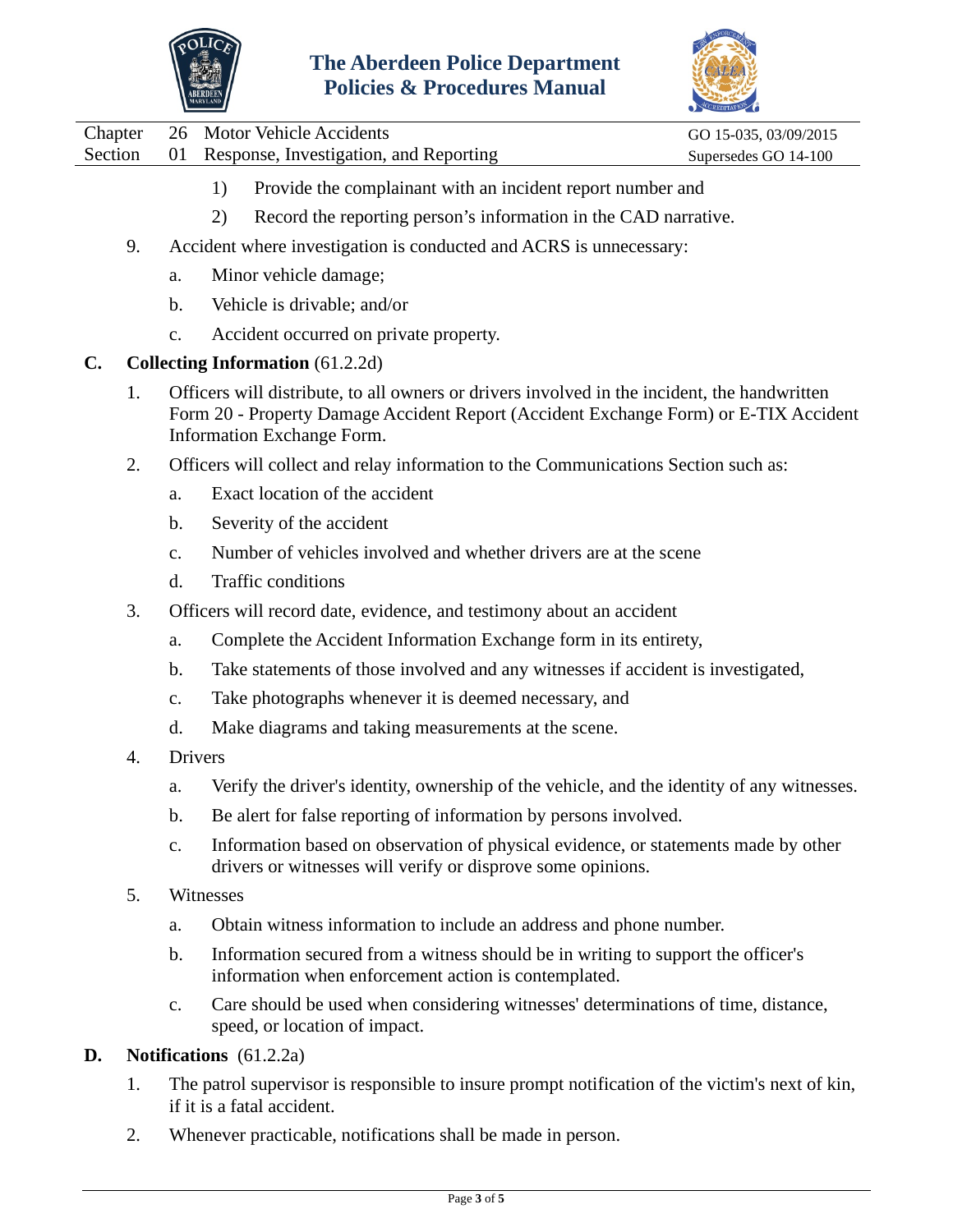



|  | Chapter 26 Motor Vehicle Accidents                | GO 15-035, 03/09/2015 |
|--|---------------------------------------------------|-----------------------|
|  | Section 01 Response, Investigation, and Reporting | Supersedes GO 14-100  |

- 3. If requested, a church pastor, rabbi, or other appropriate religious representative may be called on to make notifications.
- 4. Notification of Death of a Member of the Armed Forces
	- a. Notification shall be made to the closest military facility of the branch of service.

### **E. Reconstructionist Call Out**

- 1. At the supervisor's discretion:
	- a. Any accident which results in serious or life-threatening injuries; and
	- b. Any accident which results in a fatality or has the possibility of being a fatal.
- 2. Notify Reconstructionist before any bodies are moved, and make sure no vehicle is moved after your arrival.
- 3. If seriously injured persons must be moved before the investigators arrival, mark the location of the injured.
- 4. Upon arriving on the scene the Reconstructionist will take over the on-scene supervision. (61.2.2a)
- 5. The Reconstructionist will conduct a comprehensive investigation including pre- and postcrash events. (61.2.1)

### **F. Investigations and Reports Required** (61.2.1)

- 1. Death or Injury accidents
- 2. Property damage accidents, where vehicle is disabled
- 3. Hit and run accidents on public roadways
- 4. Accidents involving driver impairment due to alcohol or drugs
- 5. Accidents involving hazardous materials
- 6. Accidents on private property involving serious injury and/or death
- 7. Accidents involving government vehicles

#### **G. Follow-up Activities** (61.2.1)

- 1. Follow-up activities may include but are not limited to
	- a. Collecting off-scene data
	- b. Obtaining formal statements from witnesses
	- c. Reconstructing the accident
	- d. Preparing formal reports to support criminal charges

#### **H. Reporting Procedure** (83.2.6)

- 1. Officers will submit required ACRS, within 48 hours, to report all traffic accident investigations.
- 2. Officers will complete, in addition to the required ACRS report, a detailed crash investigation report within 120 days of a fatal crash.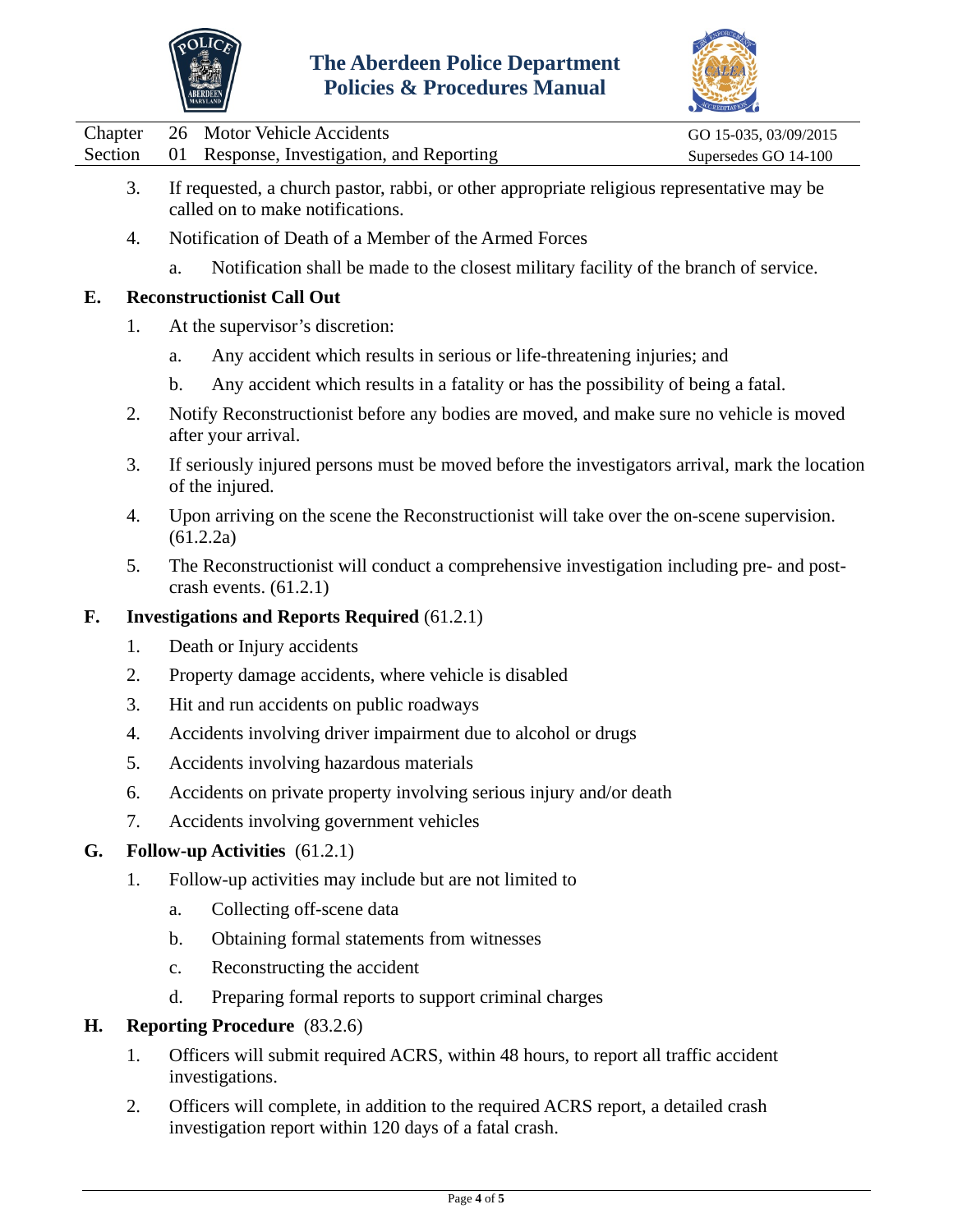



| Chapter | 26 Motor Vehicle Accidents                        | GO 15-035, 03/09/2015 |
|---------|---------------------------------------------------|-----------------------|
|         | Section 01 Response, Investigation, and Reporting | Supersedes GO 14-100  |

3. Officers will initiate a detailed crash investigation report for all accidents where there exists a fatality or a high probability of a fatality (serious PI).

# **I. The State's Attorney**

1. The officer will discuss all aspects of the case thoroughly with the State's Attorney.

# **J. Court Testimony**

- 1. The officer may be required to testify in both criminal and civil cases.
- 2. The officer will provide the pertinent facts to the court or jury.
- 3. The officer should have all the facts of the case well-organized to testify effectively.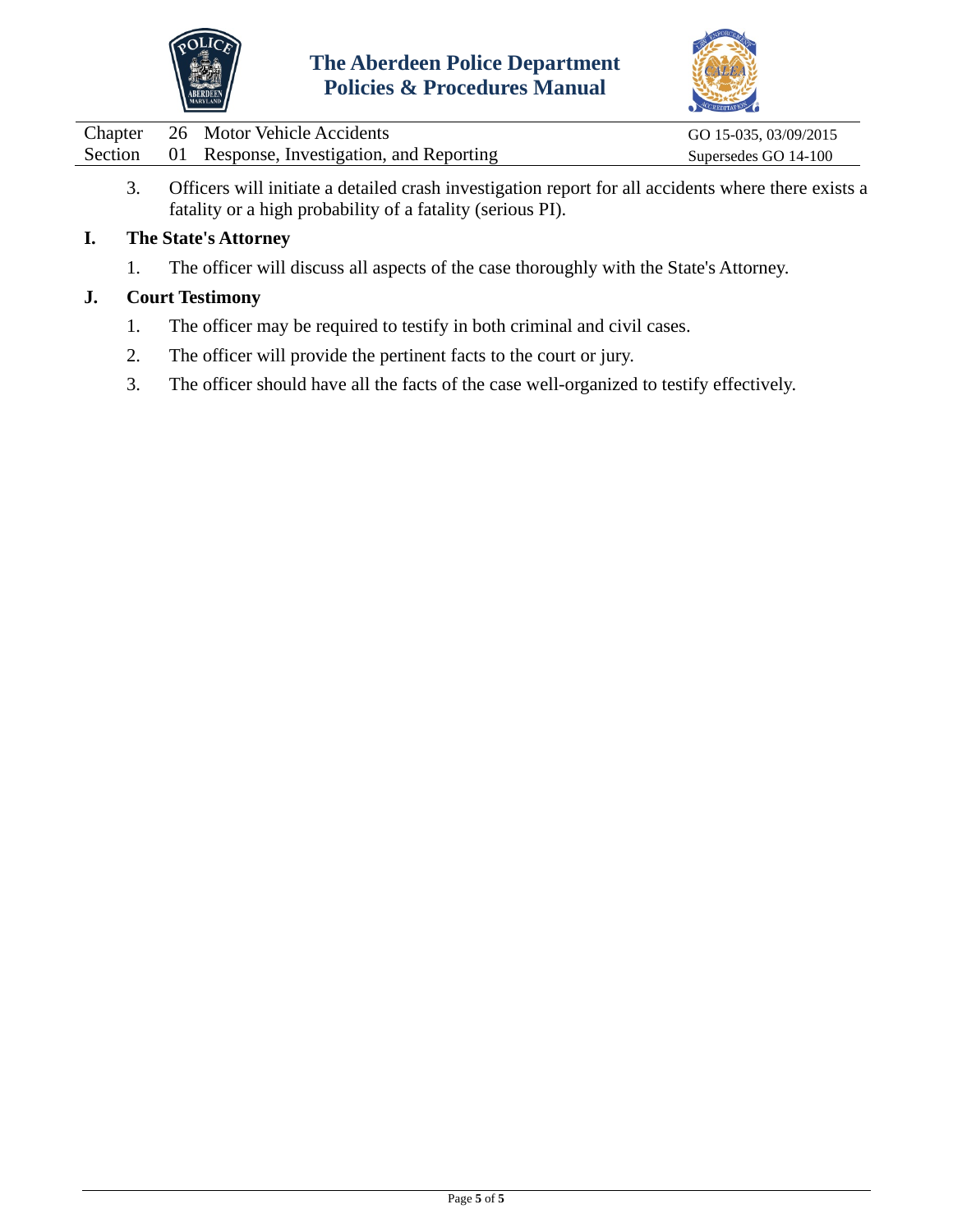



<span id="page-6-0"></span>Chapter 26 Motor Vehicle Accidents Original Policy Section 02 Dept Vehicle Accidents

#### **A. Definitions**

1. In every accident case involving a Department vehicle, the definitions dealing with motor vehicle accidents as outlined in the National Safety Council Manual on Classification of Motor Vehicle Traffic Accidents will apply.

#### **B. Scope**

- 1. The procedures and reports specified in this Section will apply in the following cases, when:
	- a. The accident involves injury or death to either Department personnel or others, or
	- b. The accident involves any damage to property other than a Department vehicle, or physically involves another person or a non-department vehicle, or
	- c. The accident involves damage to a Department vehicle, except when the damage is exclusively confined to the windshield or other glass and is caused by an object falling from or set in motion by another vehicle.
- 2. The procedures and reports specified in Chapter 22, dealing with loss or damage to equipment will apply in all other cases.
- 3. The procedures dealing with loss or damage to equipment will also apply if:
	- a. The accident involves an animal being struck in the roadway when no other property is involved and no one is injured.
	- b. The accident involves a Department vehicle that is parked and there are no injuries involved.

#### **C. Notification of Involvement**

- 1. Accidents involving Department vehicles will be reported immediately by the most available means by the employee involved or by another responsible employee in those cases where the involved employee is not capable of making notification.
- 2. Accidents occurring outside of the Aberdeen City limits will be reported to the agency with primary jurisdiction where the accident took place.

#### **D. Responsibilities Upon Notification**

- 1. Initial Investigation
	- a. Accidents occurring in Aberdeen will be investigated or caused to be investigated by the senior patrol supervisor on-duty.
		- 1) The investigation will be conducted by a police employee senior in rank to the employee involved, except when the senior officer on-duty believes it to be impracticable.
		- 2) Only in the most unusual circumstances will a Department vehicle accident be investigated by a police employee below the rank of Corporal.
- 2. Command Staff Notification
	- a. The patrol supervisor will ensure that the Chief of Police, or designee, is immediately notified when an employee is involved in a departmental accident.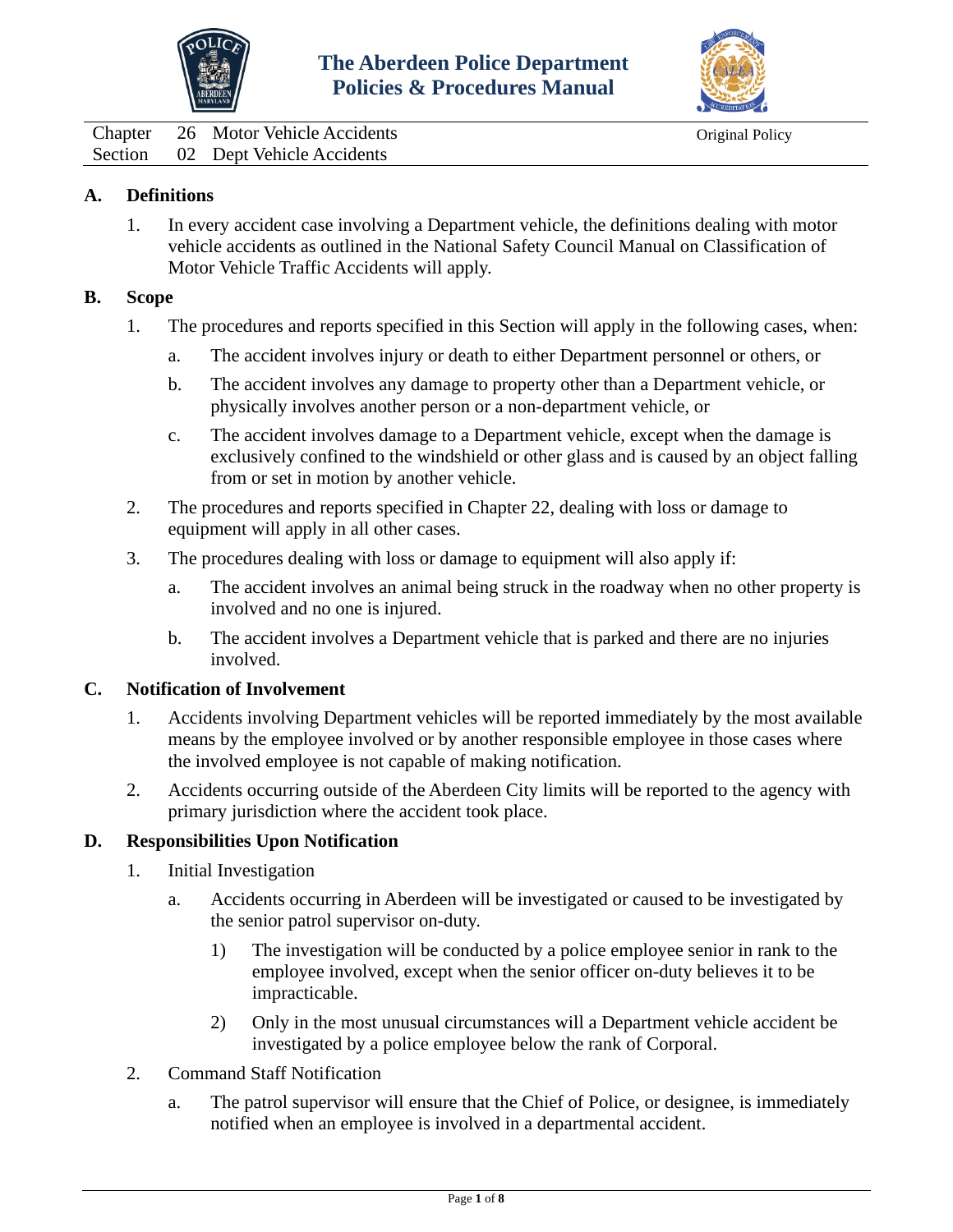



Chapter 26 Motor Vehicle Accidents Original Policy<br>Section 02 Dept Vehicle Accidents 02 Dept Vehicle Accidents

#### **E. Conduct of Investigations**

- 1. The police employee assigned an initial or supplemental investigation of a Department accident, shall conduct a thorough and accurate investigation.
- 2. The investigator will be responsible for assuring completion of all required reports, the gathering and preservation of any physical evidence pertaining to the accident, and all other relevant information which may have a bearing on the case.

#### **F. Required Reports**

- 1. Motor Vehicle Accident Reports (MSP Form 1) A Motor Vehicle Accident Report is required for all accidents falling within the scope of this Section.
	- a. The initial investigator of a Department accident will complete, in its entirety, a State of Maryland Motor Vehicle Accident Report (Form #1).
		- 1) As in other accident investigations, vehicles will be listed in a logical order. A Department vehicle need not be listed as Vehicle #1.
		- 2) If the accident involves a properly parked, unattended Department vehicle, with no evidence of negligence on the involved employee's part, the involved employee's name will not be listed on the accident report (MSP Form #1) as a driver.
		- 3) Insurance information for non-department vehicles will be listed on MSP Form #1 under the caption "Description."
			- a) If space is not available under this caption, then it will be added as an attachment.
	- b. The follow-up investigator of a Department vehicle accident occurring outside Aberdeen will obtain a copy of the Motor Vehicle Accident Report completed by the Department conducting the initial investigation.
		- 1) When possible, the involved employee should obtain the name of the investigating officer and the accident report number. This information will be given to the follow-up investigator.
	- c. Upon obtaining or completing accident report forms, a total of three copies, including the original in the case of an accident initially investigated by the Department, will be immediately forwarded to the records clerk for disposition.
	- d. Copies sufficient to satisfy administrative reporting needs and local accident files, when applicable, should be retained by the investigator.
- 2. Accident Diagrams
	- a. A supplemental detailed accident diagram will be required in those cases where a Department vehicle accident is initially investigated by the Department and the accident involves death, injury, or unusual circumstances.
	- b. This does not preclude the preparation of such a diagram in other instances when, in the opinion of the investigator, its preparation will be beneficial.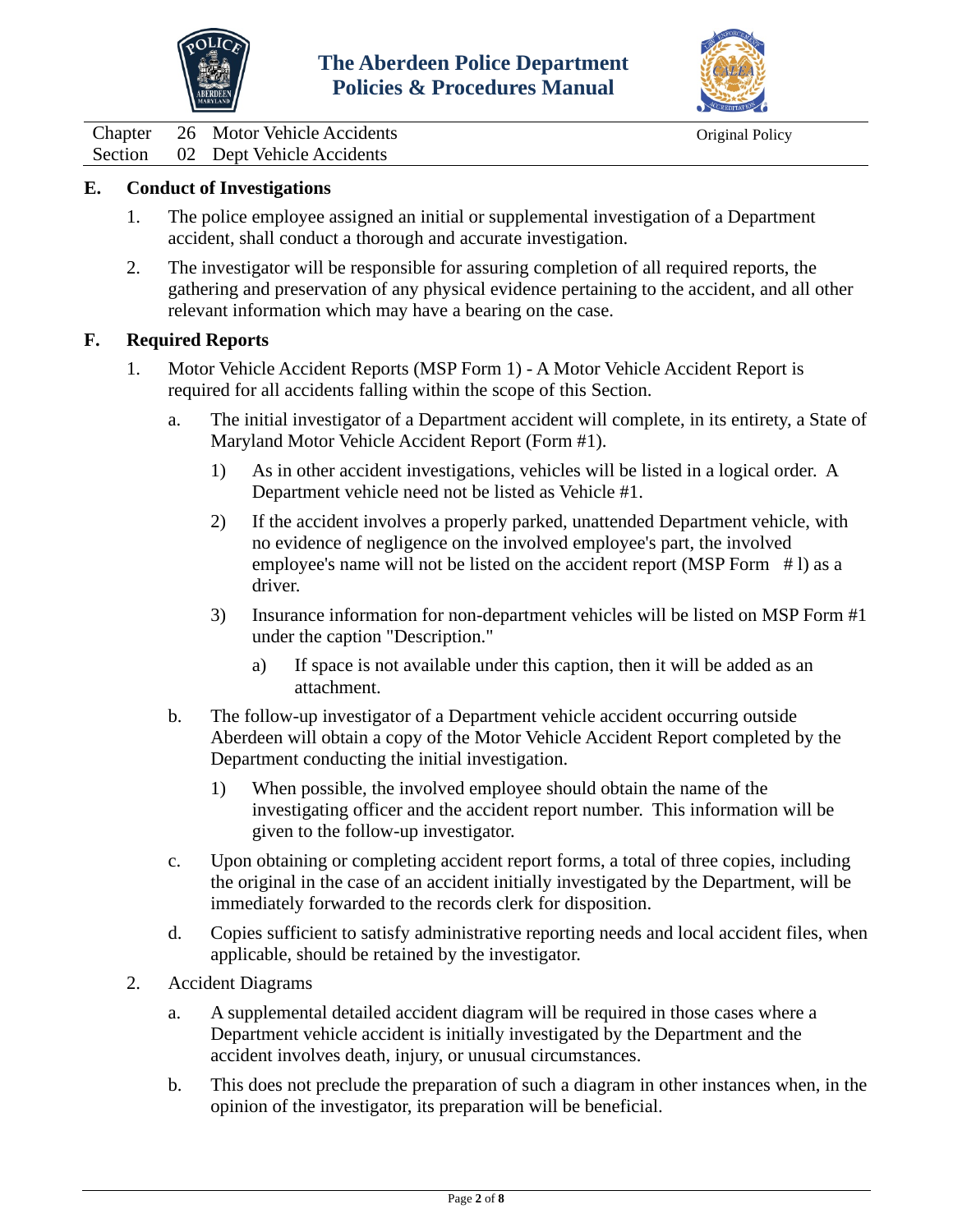



Chapter 26 Motor Vehicle Accidents Chapter Original Policy Section 02 Dept Vehicle Accidents

- 3. Photographs
	- a. The requirements for accident photographs will be the same as provided above for supplemental accident diagrams.
- 4. Voluntary Statements (APD Form 13)
	- a. Whenever feasible, a Voluntary Statement (APD Form 13), will be utilized by investigators obtaining statements from the drivers of other vehicles involved in a Department vehicle accident and from any other witnesses.
	- b. Copies of these statements will be forwarded to the records clerk for filing with the initial accident report.
- 5. Involved Member's Report
	- a. An employee involved in a Department vehicle accident will be required to submit a written detailed report to his supervisor describing the incident.
- 6. Investigator's Report
	- a. The investigator of a Department vehicle accident will submit a written detailed report at the conclusion of his investigation.
	- b. Form
		- 1) The investigator's report, employee's detailed report, and supervisor's written recommendation will be forwarded to the Administrative Commander for review.
			- a) If the Administrative Commander concurs with the written recommendation, all reports will be forwarded to the Chief of Police.
		- 2) If investigator and supervisor are the same, the report and employee's detailed report will be submitted to the Commander.
			- a) The Commander will review the reports and make written recommendations to the Chief of Police.
	- c. Content
		- 1) The investigator's report should summarize those pertinent facts which will permit him to make conclusions as to the primary and any secondary causes of the accident.
		- 2) Unnecessary duplication of facts contained in attachments such as accident reports, diagrams, and statements should be avoided.
		- 3) The investigator's conclusions as to primary and any secondary causes and whether or not the accident was preventable or non-preventable will be included in all cases.

#### **G. Distribution of Administrative Reports**

- 1. All required reports and attachments as specified in this chapter will be submitted by the investigator to the appropriate supervisor.
- 2. If it is determined that disciplinary action will be instituted as a result of the involved employee's actions in connection with the accident, the original of all administrative reports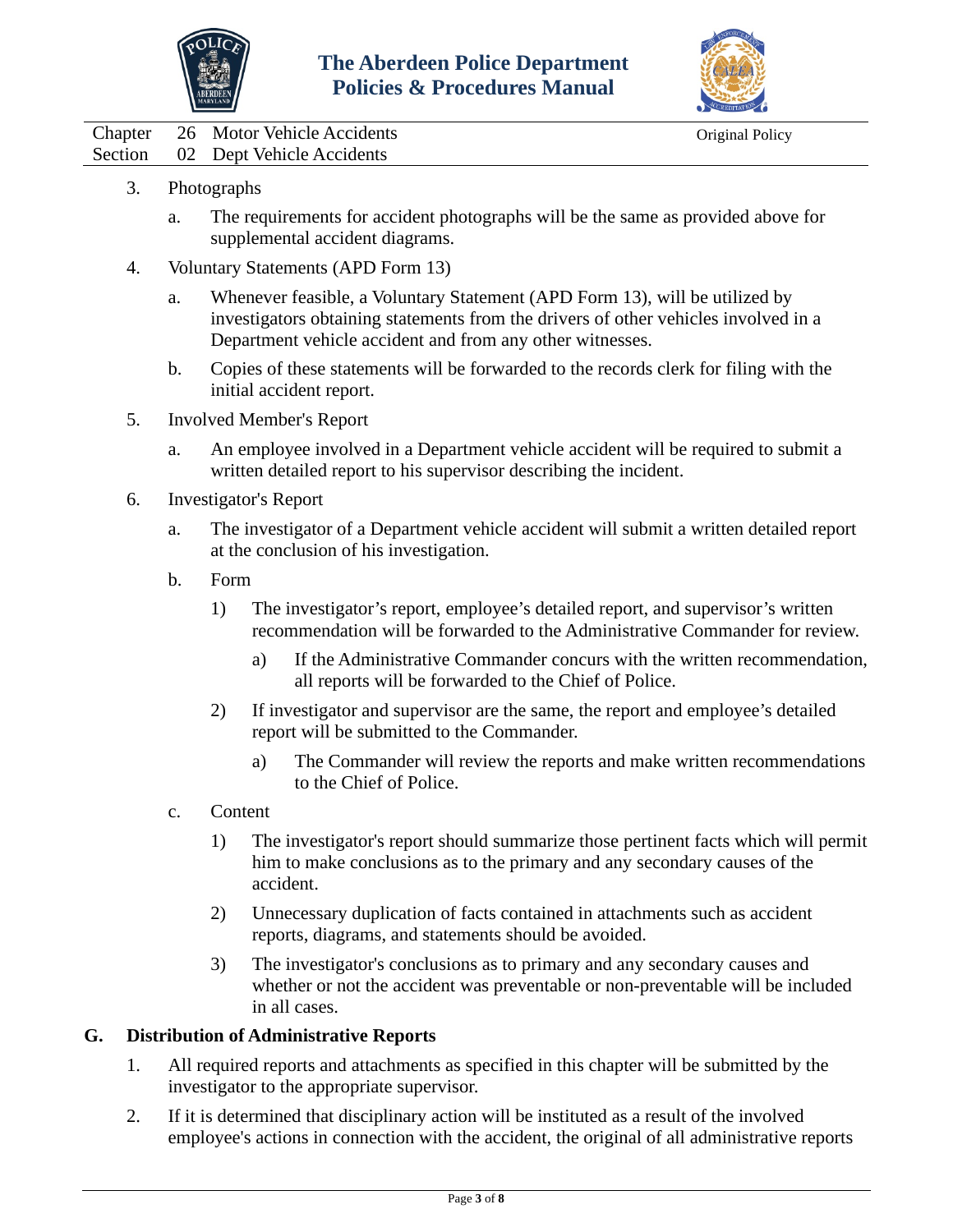



Chapter 26 Motor Vehicle Accidents Chapter Original Policy Section 02 Dept Vehicle Accidents

and attachments will be treated as documents relating to such disciplinary action and will be processed as prescribed in Chapter 5 (Disciplinary Procedures).

- 3. In order to assist those involved in the accident review process, the following information will be included in or attached to the supervisor's endorsement:
	- a. full name and operator's license number of driver, or, in the event of an unattended vehicle, the person last responsible for the vehicle.
	- b. a Motor Vehicle Administration printout of the driving record of the operator or last person responsible for the vehicle.
	- c. an accurate listing of all preventable accidents, by date, and dispositions of the operator or last person responsible for the vehicle.
	- d. the number of years driving experience in type vehicle involved (regular police vehicle, motorcycle, etc.)
- 4. If the accident involves a properly parked, unattended Department vehicle with no evidence of negligence on the involved employee's part, the report will be forwarded to the accident investigation reviewer for approval through their supervisor.
- 5. If the accident investigation resulted in motor vehicle charges being placed against a third party, the employee's supervisor will be responsible for monitoring the case.
	- a. If the judge orders restitution to be made to the Aberdeen Police Department, the supervisor will be responsible for obtaining a certified copy of the court docket and forwarding it to the Chief of Police.
	- b. No other reports need accompany the court docket.

# **H. Determination of Preventability**

- 1. Responsibility
	- a. In order to prevent accidents involving Department vehicles and to form a basis for any disciplinary action, it will be the responsibility of the involved employee's supervisor to make appropriate recommendations as to accident preventability.
- 2. Guidelines
	- a. A preventable accident is any accident in which the driver failed to do everything he might have done to avoid it. The following preventable accidents:
	- b. Intersections
		- 1) It is the responsibility of Department vehicle drivers to approach, enter and cross intersections prepared to avoid accidents that might occur through the action of other drivers.
		- 2) Complex traffic movement, blind intersections, or failure of the 'other driver' to conform to laws or traffic control devices will not automatically discharge an accident as 'not preventable'.
		- 3) Intersection accidents are preventable even though the driver had not violated traffic regulations.
		- 4) His failure to take precautionary measures prior to entering the intersection is a factor to be studied in making a decision.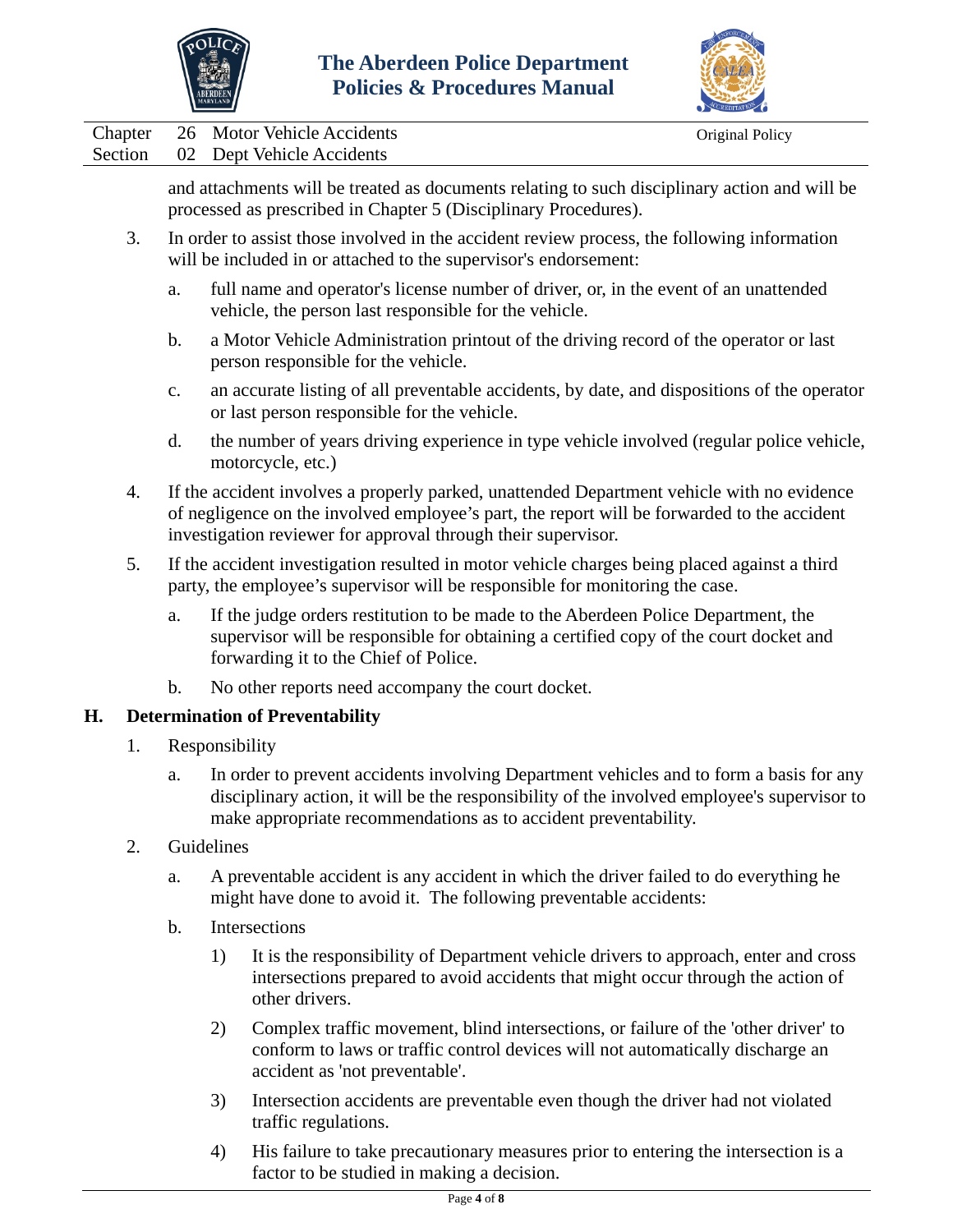



| Chapter<br>Section | 26<br>02 |                     | Motor Vehicle Accidents<br>Dept Vehicle Accidents                                                                                                                                                                                                                                                 | Original Policy |  |  |
|--------------------|----------|---------------------|---------------------------------------------------------------------------------------------------------------------------------------------------------------------------------------------------------------------------------------------------------------------------------------------------|-----------------|--|--|
|                    |          | 5)                  | When a driver crosses an intersection and the obvious actions of the 'other driver'<br>indicates possible involvement either by reason of his excess speed, crossing his<br>lane and turning, or coming from behind a blind spot, the decision based on such<br>entrapment should be preventable. |                 |  |  |
|                    | c.       |                     | Vehicle Ahead                                                                                                                                                                                                                                                                                     |                 |  |  |
|                    |          | 1)                  | Regardless of the abrupt or unexpected stop of the vehicle ahead, your driver can<br>prevent front-end collisions by maintaining a safe following distance at all times.                                                                                                                          |                 |  |  |
|                    |          | 2)                  | A safe following distance is one that allows the driver sufficient time, distance,<br>and vision requirements to avoid an accident to reduce traffic conflict.                                                                                                                                    |                 |  |  |
|                    |          | 3)                  | This includes being prepared for possible obstructions on the highway, either in<br>plain view or hidden by the crest of a hill or the curve of a roadway.                                                                                                                                        |                 |  |  |
|                    |          | 4)                  | Over driving headlights at night is a common cause of front-end collisions.                                                                                                                                                                                                                       |                 |  |  |
|                    |          | 5)                  | Night speed should not be greater than that which will permit the vehicle to come<br>to a stop within the forward distance illuminated by the vehicle's headlights.                                                                                                                               |                 |  |  |
|                    | d.       | Vehicle Behind      |                                                                                                                                                                                                                                                                                                   |                 |  |  |
|                    |          | 1)                  | Investigation often discloses that drivers risk being struck from behind by failing<br>to maintain a margin of safety in his own following distance.                                                                                                                                              |                 |  |  |
|                    |          | 2)                  | Rear-end collisions preceded by a roll-back, an abrupt stop at a grade crossing,<br>when a traffic signal changes, or when your driver fails to signal at a turn at an<br>intersection, should be charged preventable.                                                                            |                 |  |  |
|                    |          | 3)                  | Failure to signal intentions or to slow down gradually should be considered<br>preventable.                                                                                                                                                                                                       |                 |  |  |
|                    | e.       | Passing             |                                                                                                                                                                                                                                                                                                   |                 |  |  |
|                    |          | 1)                  | Failure to pass safely indicates faulty judgment and the possible failure to<br>consider one or more of the important factors a driver must observe before<br>attempting the maneuver.                                                                                                            |                 |  |  |
|                    |          | 2)                  | Unusual actions of the driver being passed or of oncoming traffic might appear to<br>exonerate a driver involved in a passing accident; however, the entire passing<br>maneuver is voluntary and the driver's responsibility.                                                                     |                 |  |  |
|                    | f.       | <b>Being Passed</b> |                                                                                                                                                                                                                                                                                                   |                 |  |  |
|                    |          | 1)                  | Sideswipes and cut-offs involving a driver while he is being passed are<br>preventable when he fails to yield to the passing vehicle by slowing down,<br>moving to the right where possible, or maintaining speed, whichever action is<br>appropriate.                                            |                 |  |  |
|                    | g.       |                     | Oncoming                                                                                                                                                                                                                                                                                          |                 |  |  |
|                    |          | 1)                  | It is extremely important to check the action of the driver when involved in a<br>head-on or side-swipe accident with a vehicle approaching from the opposite<br>direction.                                                                                                                       |                 |  |  |

2) The exact location of a vehicle, prior to and at the point of impact, must be carefully verified.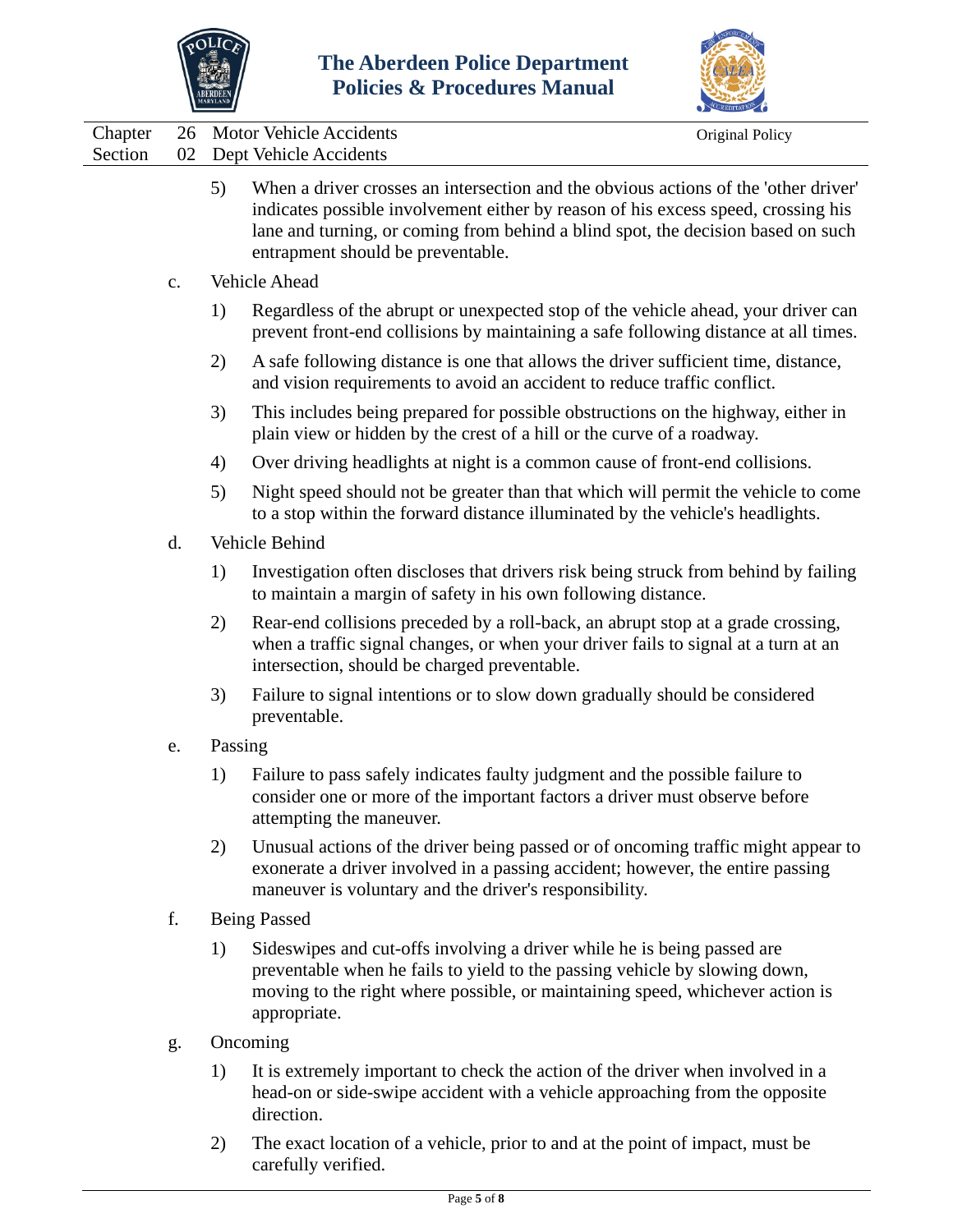



|                    | $\overline{\phantom{a}}$ |    |                                                                                                                                                                                                                                                                            | CCREDITATION    |
|--------------------|--------------------------|----|----------------------------------------------------------------------------------------------------------------------------------------------------------------------------------------------------------------------------------------------------------------------------|-----------------|
| Chapter<br>Section | 26<br>02                 |    | <b>Motor Vehicle Accidents</b><br>Dept Vehicle Accidents                                                                                                                                                                                                                   | Original Policy |
|                    |                          | 3) | Even though an opposing vehicle enters your driver's traffic lane, it may be<br>possible for your driver to avoid the collision.                                                                                                                                           |                 |
|                    |                          | 4) | For example, if the opposing vehicle was in a passing maneuver and your driver<br>failed to slow down, stop, or move to the right to allow the vehicle to re-enter his<br>own lane, he has failed to take action to prevent the occurrence.                                |                 |
|                    |                          | 5) | Failing to signal the opposing driver in an appropriate manner should also be<br>taken into account.                                                                                                                                                                       |                 |
|                    | h.                       |    | <b>Fixed Objects</b>                                                                                                                                                                                                                                                       |                 |
|                    |                          | 1) | Collisions with fixed objects are preventable.                                                                                                                                                                                                                             |                 |
|                    |                          | 2) | They usually involve failure to check or properly judge clearances.                                                                                                                                                                                                        |                 |
|                    |                          | 3) | New routes, strange delivery points, resurfaced pavements under viaducts,<br>inclined entrances to docks, marquees projecting over traveled section of road,<br>and similar situations are not, in themselves, valid reasons for excusing a driver<br>from being involved. |                 |
|                    |                          | 4) | A driver must be constantly on the lookout for such conditions and make the<br>necessary allowances relative to speed and vehicle positioning.                                                                                                                             |                 |
|                    | i.                       |    | Pedestrians                                                                                                                                                                                                                                                                |                 |
|                    |                          | 1) | Traffic regulations and court decisions generally favor the pedestrian hit by a<br>moving vehicle.                                                                                                                                                                         |                 |
|                    |                          | 2) | An unusual route of a pedestrian at mid-block or from between parked vehicles<br>does not necessarily relieve a driver from taking precautions to prevent such<br>accidents.                                                                                               |                 |
|                    |                          | 3) | Whether speed limits are posted or the area is placarded with warning signs, speed<br>too fast for conditions may be involved.                                                                                                                                             |                 |
|                    |                          | 4) | School zones, shopping areas, residential streets, and other areas with special<br>pedestrian traffic must be traveled at reduced speeds equal to the particular<br>situation.                                                                                             |                 |
|                    |                          | 5) | Bicycles, motor scooters, and similar equipment are generally operated by young<br>and inexperienced operators.                                                                                                                                                            |                 |
|                    |                          | 6) | The driver who fails to reduce his speed when this type of equipment is operated<br>within his sight-distance has failed to take the necessary precautions to prevent an<br>accident.                                                                                      |                 |
|                    |                          | 7) | Keeping within posted speed limits is not taking the proper precaution when<br>unusual conditions call for voluntary reduction of speed.                                                                                                                                   |                 |
|                    | j.                       |    | Private Property                                                                                                                                                                                                                                                           |                 |
|                    |                          | 1) | When a driver is expected to enter unusual locations, construction sites, etc., or<br>driveways not built to support heavy commercial vehicles, it is the driver's<br>responsibility to discuss the operation with the proper authorities and to obtain                    |                 |

permission prior to entering the area.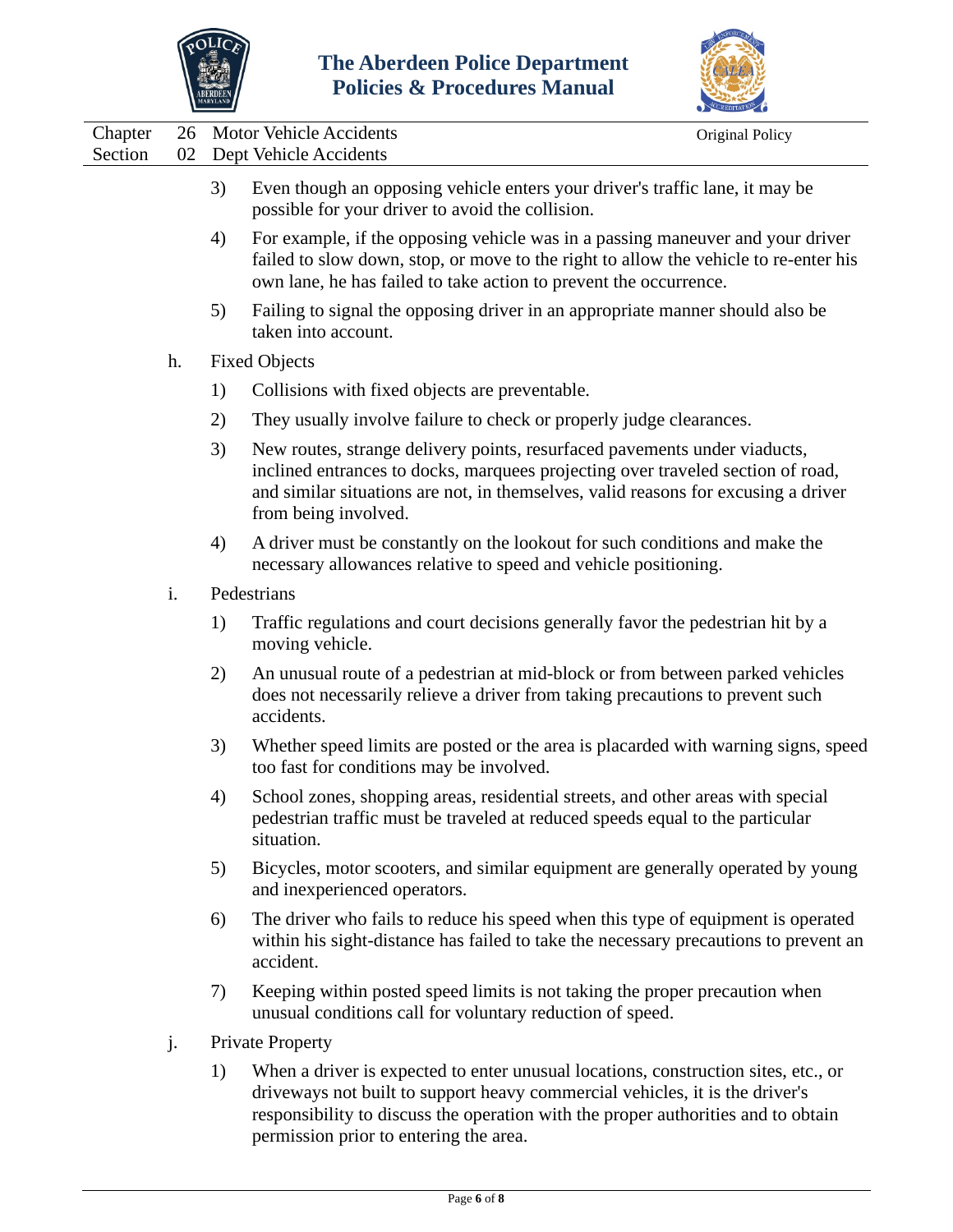



|         |                | <b>MARYLAND</b> |                                                                                                                                                                                                                                                   | ACCREDITATION   |  |
|---------|----------------|-----------------|---------------------------------------------------------------------------------------------------------------------------------------------------------------------------------------------------------------------------------------------------|-----------------|--|
| Chapter | 26             |                 | <b>Motor Vehicle Accidents</b>                                                                                                                                                                                                                    | Original Policy |  |
| Section | 02             |                 | Dept Vehicle Accidents                                                                                                                                                                                                                            |                 |  |
|         | k.             |                 | Passenger Accidents                                                                                                                                                                                                                               |                 |  |
|         |                | 1)              | Passenger accidents in any type of vehicle are preventable when they are caused<br>by faulty operation of the vehicle.                                                                                                                            |                 |  |
|         |                | 2)              | Even though the incident did not involve a collision of the vehicle, it must be<br>considered preventable when your driver stops, turns, or accelerates abruptly.                                                                                 |                 |  |
|         |                | 3)              | Emergency action by a driver to avoid a collision that results in passenger injury<br>should be checked if proper driving prior to the emergency would have eliminated<br>the need for the evasive maneuver.                                      |                 |  |
|         |                | 4)              | The driver is responsible for the utilization of passenger restraint devices.                                                                                                                                                                     |                 |  |
|         | $\mathbf{l}$ . |                 | Non-Collision                                                                                                                                                                                                                                     |                 |  |
|         |                | 1)              | Many accidents, such as overturning or running off the road, may result from<br>emergency action by the driver to preclude being involved in a collision.                                                                                         |                 |  |
|         |                | 2)              | Examination of his driving procedure prior to the incident may reveal speed too<br>fast for conditions, or other factors.                                                                                                                         |                 |  |
|         |                | 3)              | The driver's action prior to involvement should be examined for possible errors or<br>lack of defensive driving practice.                                                                                                                         |                 |  |
|         | m.             |                 | <b>Backing</b>                                                                                                                                                                                                                                    |                 |  |
|         |                | 1)              | Many Department accidents result from backing patrol vehicles into unobserved<br>obstacles; therefore, operators will in every instance possible, park their vehicle<br>by backing them into a parking area.                                      |                 |  |
|         |                | 2)              | In those instances when it is necessary to back from the space, the operator will,<br>before moving, visually inspect the area to the rear of the vehicle to eliminate the<br>possibility of striking unseen cars, poles, or other fixed objects. |                 |  |
|         |                | 3)              | When guides are controlling vehicle movements, the operator is not relieved of<br>his responsibility to safely operate his vehicle.                                                                                                               |                 |  |
|         |                | 4)              | It is incumbent on him to be certain the path of the backing vehicle is free from<br>obstacles.                                                                                                                                                   |                 |  |
|         | n.             |                 | Conclusion                                                                                                                                                                                                                                        |                 |  |
|         |                | 1)              | It is impossible to describe in detail the many ways a driver might prevent an<br>accident without being primarily or legally responsible.                                                                                                        |                 |  |
|         |                | 2)              | The above guide merely emphasizes the most frequent occurrences.                                                                                                                                                                                  |                 |  |
|         |                | 3)              | The following definition of Defensive Driving should be applied to all accidents<br>involving drivers of Department vehicles:                                                                                                                     |                 |  |
|         |                |                 | A DEFENSIVE DRIVER is one who commits no driving errors<br>a)<br>himself/herself and makes all possible allowances for the lack of skill or<br>improper driving practice of the other fellow.                                                     |                 |  |

b) A DEFENSIVE DRIVER adjusts his own driving to compensate for unusual weather, road, and traffic conditions, and is not tricked into an accident by the unsafe actions of pedestrians and other drivers.